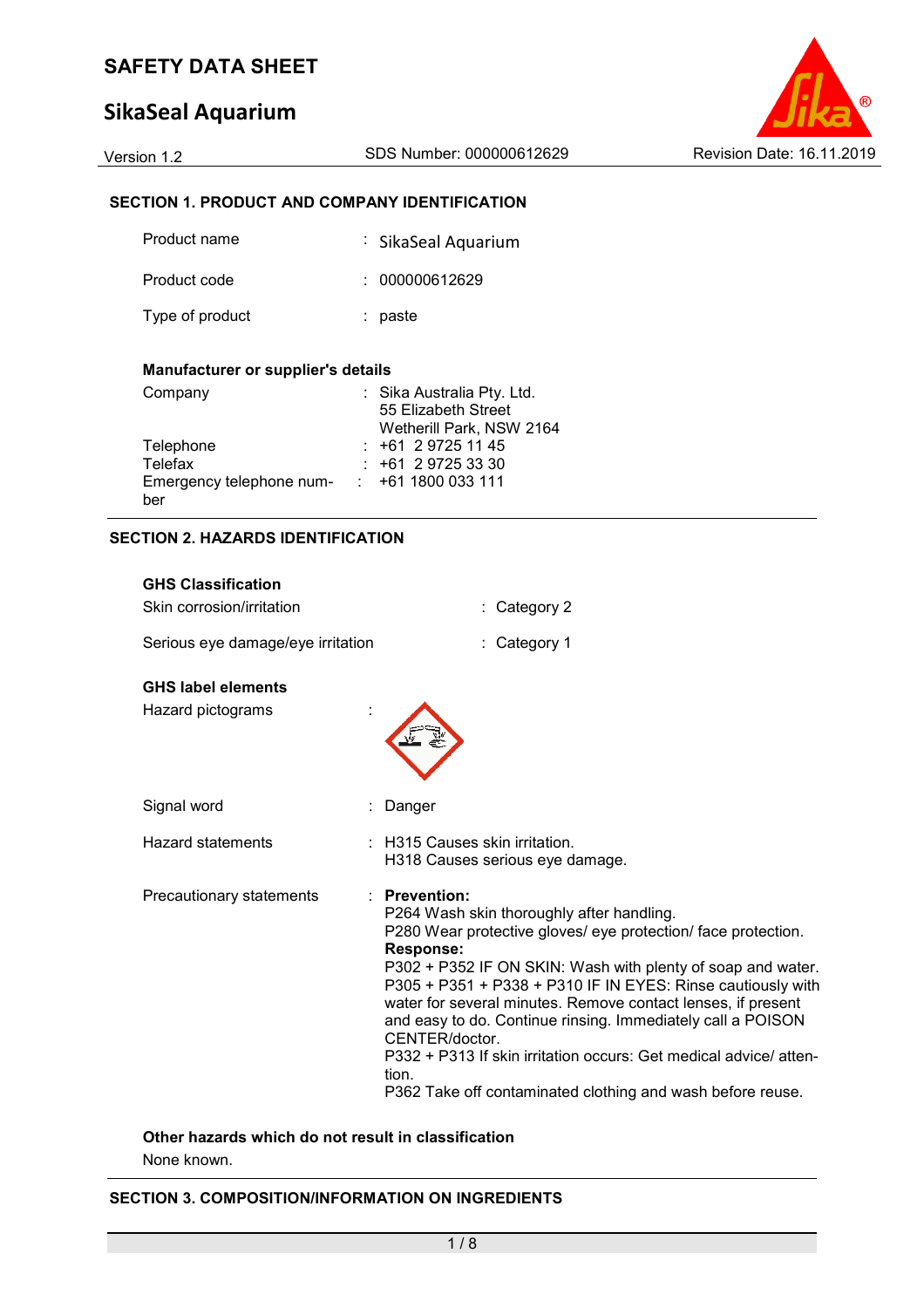# **SikaSeal Aquarium**



Substance / Mixture : Mixture

### **Hazardous components**

| Chemical name                      | CAS-No.     | Concentration (%) |
|------------------------------------|-------------|-------------------|
| Silicon dioxide, cryptocrystalline | 7631-86-9   | $>= 10 - 530$     |
| methylsilanetrivl triacetate       | l 4253-34-3 | < 10              |

### **SECTION 4. FIRST AID MEASURES**

| General advice                                                    | : Move out of dangerous area.<br>Consult a physician.<br>Show this safety data sheet to the doctor in attendance.                                                                                                                                                                                                         |
|-------------------------------------------------------------------|---------------------------------------------------------------------------------------------------------------------------------------------------------------------------------------------------------------------------------------------------------------------------------------------------------------------------|
| If inhaled                                                        | $:$ Move to fresh air.<br>Consult a physician after significant exposure.                                                                                                                                                                                                                                                 |
| In case of skin contact                                           | : Take off contaminated clothing and shoes immediately.<br>Wash off with soap and plenty of water.<br>If symptoms persist, call a physician.                                                                                                                                                                              |
| In case of eye contact                                            | : Small amounts splashed into eyes can cause irreversible tis-<br>sue damage and blindness.<br>In the case of contact with eyes, rinse immediately with plenty<br>of water and seek medical advice.<br>Continue rinsing eyes during transport to hospital.<br>Remove contact lenses.<br>Keep eye wide open while rinsing. |
| If swallowed                                                      | : Clean mouth with water and drink afterwards plenty of water.<br>Induce vomiting immediately and call a physician.<br>Do not give milk or alcoholic beverages.<br>Never give anything by mouth to an unconscious person.                                                                                                 |
| Most important symptoms<br>and effects, both acute and<br>delayed | : irritant effects<br>Excessive lachrymation<br>Dermatitis<br>See Section 11 for more detailed information on health effects<br>and symptoms.<br>Causes skin irritation.<br>Causes serious eye damage.                                                                                                                    |
| Notes to physician                                                | : Treat symptomatically.                                                                                                                                                                                                                                                                                                  |

### **SECTION 5. FIREFIGHTING MEASURES**

| Suitable extinguishing media        | : Use extinguishing measures that are appropriate to local cir-<br>cumstances and the surrounding environment. |
|-------------------------------------|----------------------------------------------------------------------------------------------------------------|
| ucts                                | Hazardous combustion prod- : No hazardous combustion products are known                                        |
| Specific extinguishing meth-<br>ods | : Standard procedure for chemical fires.                                                                       |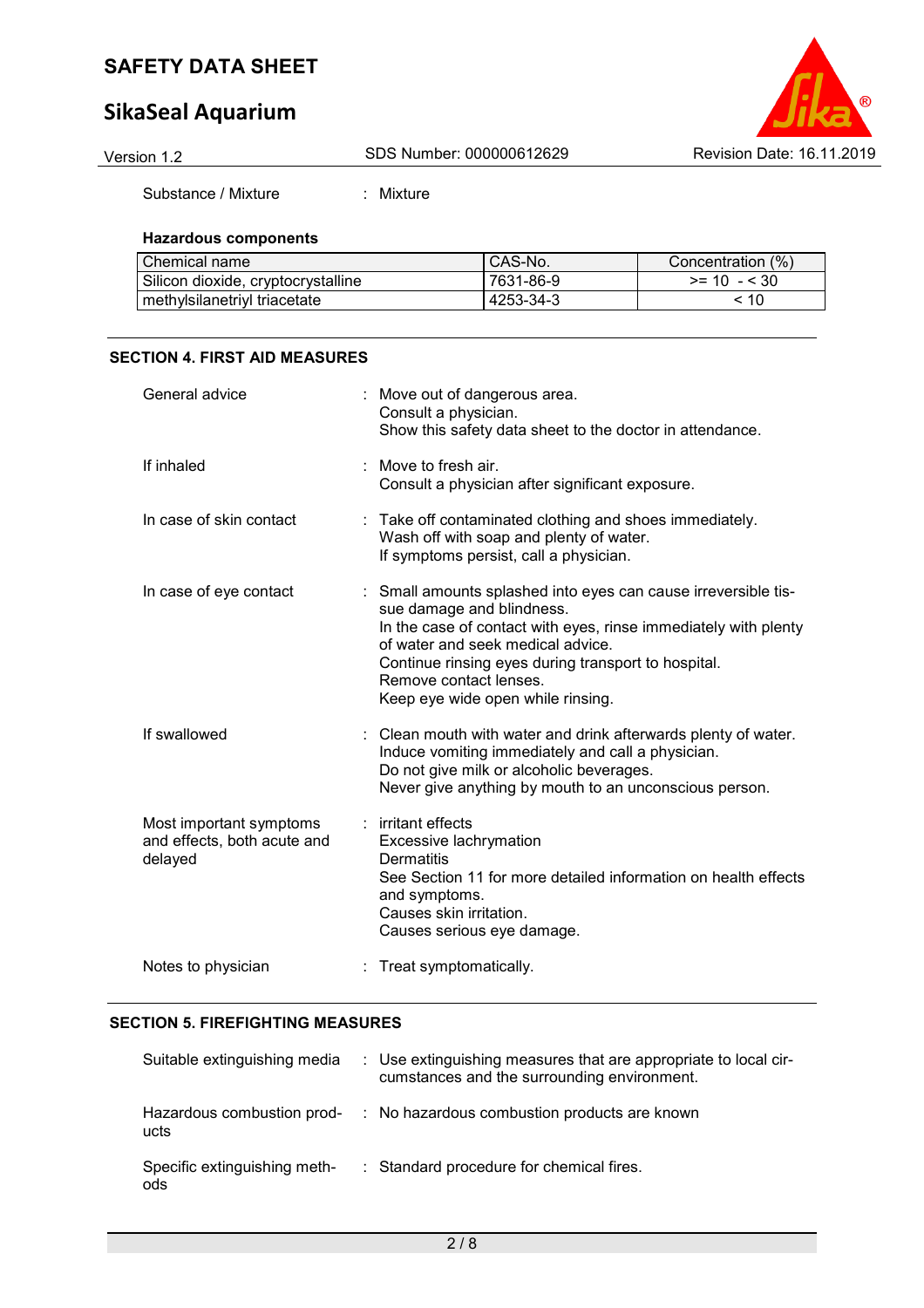# **SikaSeal Aquarium**



Version 1.2 SDS Number: 000000612629 Revision Date: 16.11.2019 Special protective equipment : In the event of fire, wear self-contained breathing apparatus. for firefighters

### **SECTION 6. ACCIDENTAL RELEASE MEASURES**

| Personal precautions, protec-<br>tive equipment and emer-<br>gency procedures | : Use personal protective equipment.<br>Deny access to unprotected persons.                                                                                                 |
|-------------------------------------------------------------------------------|-----------------------------------------------------------------------------------------------------------------------------------------------------------------------------|
| Environmental precautions                                                     | $\therefore$ Try to prevent the material from entering drains or water<br>courses.                                                                                          |
| Methods and materials for<br>containment and cleaning up                      | $\therefore$ Soak up with inert absorbent material (e.g. sand, silica gel,<br>acid binder, universal binder, sawdust).<br>Keep in suitable, closed containers for disposal. |

### **SECTION 7. HANDLING AND STORAGE**

| fire and explosion          | Advice on protection against : Normal measures for preventive fire protection.                                                                                                                                                                                                                                                   |
|-----------------------------|----------------------------------------------------------------------------------------------------------------------------------------------------------------------------------------------------------------------------------------------------------------------------------------------------------------------------------|
| Advice on safe handling     | : Avoid exceeding the given occupational exposure limits (see<br>section 8).<br>Do not get in eyes, on skin, or on clothing.<br>For personal protection see section 8.<br>Smoking, eating and drinking should be prohibited in the ap-<br>plication area.<br>Follow standard hygiene measures when handling chemical<br>products |
| Hygiene measures            | : Handle in accordance with good industrial hygiene and safety<br>practice.<br>When using do not eat or drink.<br>When using do not smoke.<br>Wash hands before breaks and at the end of workday.                                                                                                                                |
| Conditions for safe storage | : Keep container tightly closed in a dry and well-ventilated<br>place.<br>Store in accordance with local regulations.                                                                                                                                                                                                            |

## **SECTION 8. EXPOSURE CONTROLS/PERSONAL PROTECTION**

### **Components with workplace control parameters**

| Components                              | CAS-No.   | Value type<br>(Form of<br>exposure) | Control parame-<br>ters / Permissible<br>concentration | <b>Basis</b> |
|-----------------------------------------|-----------|-------------------------------------|--------------------------------------------------------|--------------|
| Silicon dioxide, cryptocrystal-<br>line | 7631-86-9 | TWA (Res-<br>pirable dust)          | $2 \text{ mg/m}$                                       | AU OEL       |

### **Occupational exposure limits of decomposition products**

| Components | CAS-No. | Value type | Control parame-         | <b>Basis</b> |
|------------|---------|------------|-------------------------|--------------|
|            |         | ≀Form of   | ' Permissible<br>ters / |              |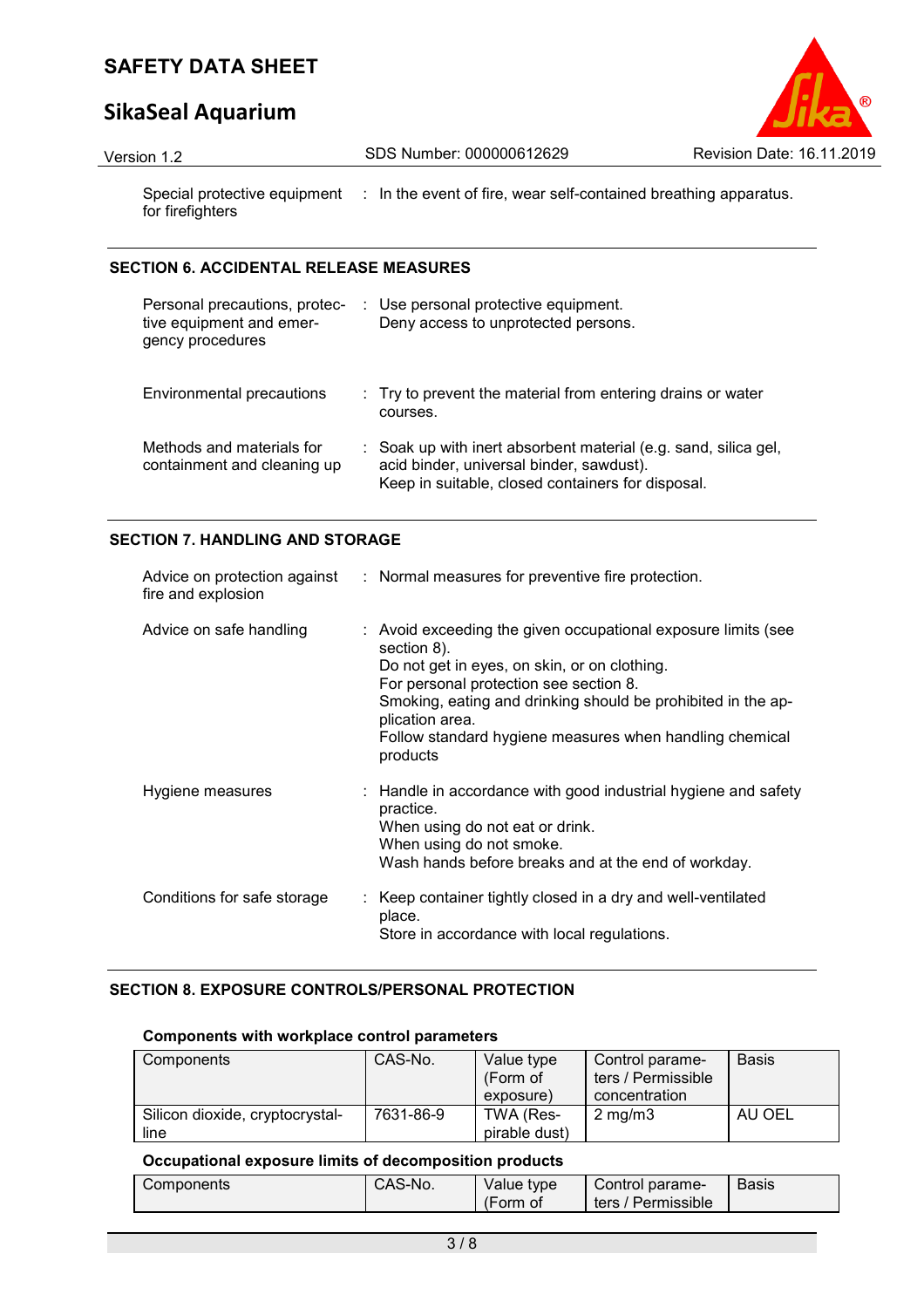# **SikaSeal Aquarium**



| Version 1.2                               |                   | SDS Number: 000000612629                |                                                                                                                                                                                                                                                                                                                                                                                                                                                                                                                                                                                                                                         | Revision Date: 16.11.2019 |  |  |
|-------------------------------------------|-------------------|-----------------------------------------|-----------------------------------------------------------------------------------------------------------------------------------------------------------------------------------------------------------------------------------------------------------------------------------------------------------------------------------------------------------------------------------------------------------------------------------------------------------------------------------------------------------------------------------------------------------------------------------------------------------------------------------------|---------------------------|--|--|
|                                           |                   | exposure)                               | concentration                                                                                                                                                                                                                                                                                                                                                                                                                                                                                                                                                                                                                           |                           |  |  |
| acetic acid                               | 64-19-7           | <b>TWA</b>                              | 10 ppm<br>25 mg/m3                                                                                                                                                                                                                                                                                                                                                                                                                                                                                                                                                                                                                      | AU OEL                    |  |  |
|                                           |                   | <b>STEL</b>                             | 15 ppm<br>37 mg/m3                                                                                                                                                                                                                                                                                                                                                                                                                                                                                                                                                                                                                      | AU OEL                    |  |  |
|                                           |                   | <b>TWA</b>                              | 10 ppm                                                                                                                                                                                                                                                                                                                                                                                                                                                                                                                                                                                                                                  | <b>ACGIH</b>              |  |  |
|                                           |                   | <b>STEL</b>                             | 15 ppm                                                                                                                                                                                                                                                                                                                                                                                                                                                                                                                                                                                                                                  | <b>ACGIH</b>              |  |  |
| Personal protective equipment             |                   |                                         |                                                                                                                                                                                                                                                                                                                                                                                                                                                                                                                                                                                                                                         |                           |  |  |
| Respiratory protection<br>Hand protection | essary.           | imum expected contaminant concentration | : Use respiratory protection unless adequate local exhaust<br>ventilation is provided or exposure assessment demonstrates<br>that exposures are within recommended exposure guidelines.<br>The filter class for the respirator must be suitable for the max-<br>(gas/vapour/aerosol/particulates) that may arise when han-<br>dling the product. If this concentration is exceeded, self-<br>contained breathing apparatus must be used.<br>: Chemical-resistant, impervious gloves complying with an ap-<br>proved standard should be worn at all times when handling<br>chemical products if a risk assessment indicates this is nec- |                           |  |  |
| Eye protection                            |                   |                                         | : Safety eyewear complying with an approved standard should<br>be used when a risk assessment indicates this is necessary.                                                                                                                                                                                                                                                                                                                                                                                                                                                                                                              |                           |  |  |
| Skin and body protection                  | cific work-place. |                                         | : Choose body protection in relation to its type, to the concen-<br>tration and amount of dangerous substances, and to the spe-                                                                                                                                                                                                                                                                                                                                                                                                                                                                                                         |                           |  |  |

## **SECTION 9. PHYSICAL AND CHEMICAL PROPERTIES**

| Appearance                              | paste                                          |  |
|-----------------------------------------|------------------------------------------------|--|
| Colour                                  | : clear                                        |  |
| Odour                                   | $:$ characteristic                             |  |
| Odour Threshold                         | ∶ No data available                            |  |
| рH                                      | ∶ No data available                            |  |
| Melting point/range / Freezing<br>point | $:$ No data available                          |  |
| Boiling point/boiling range             | : No data available                            |  |
| Flash point                             | : > 93.3 °C (> 199.9 °F)<br>Method: closed cup |  |
| Evaporation rate                        | : No data available                            |  |
| Flammability                            | No data available                              |  |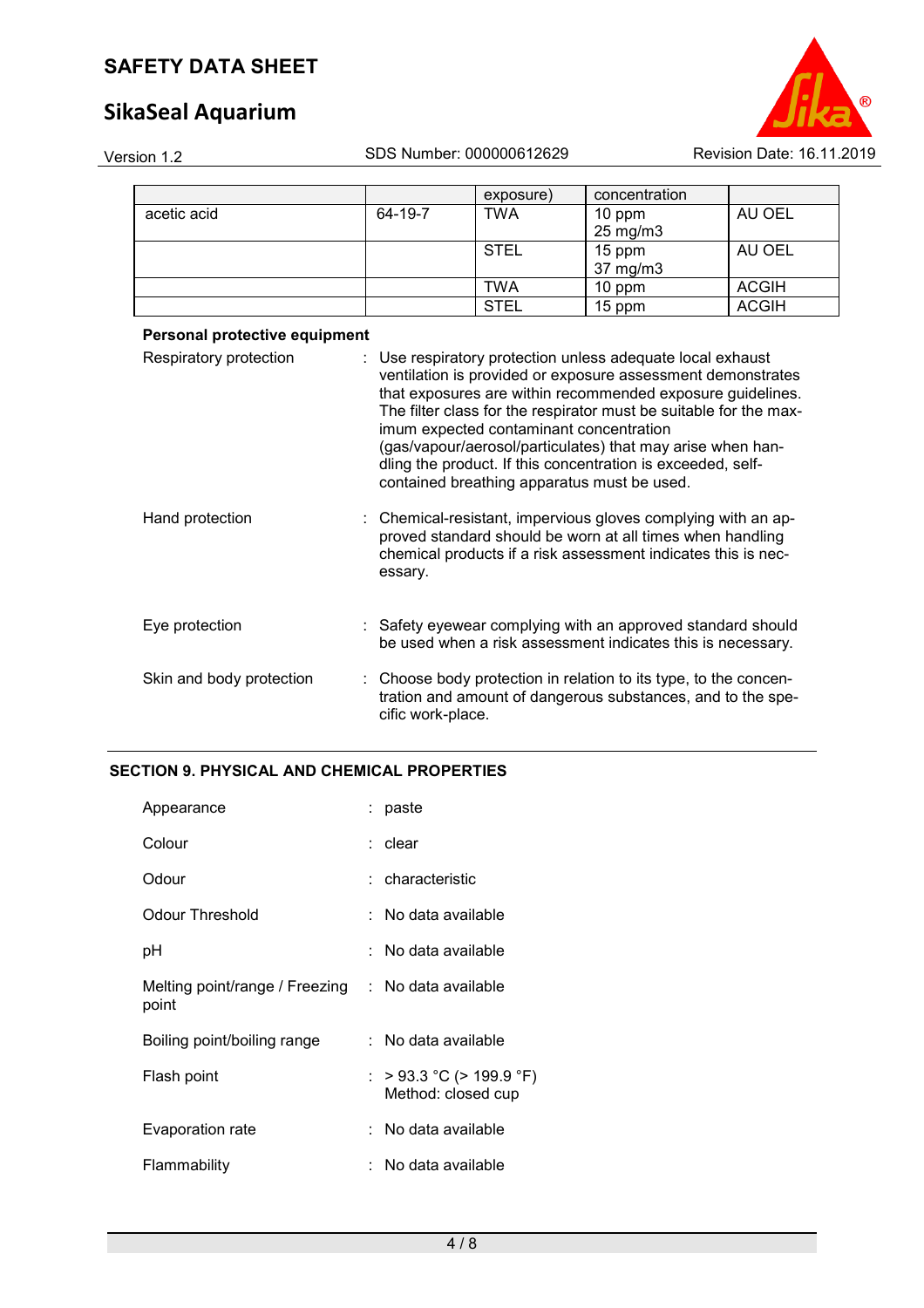# **SikaSeal Aquarium**



## **SECTION 10. STABILITY AND REACTIVITY**

| Reactivity                          | : No dangerous reaction known under conditions of normal use.                 |
|-------------------------------------|-------------------------------------------------------------------------------|
| Chemical stability                  | $\therefore$ The product is chemically stable.                                |
| tions                               | Possibility of hazardous reac- : Stable under recommended storage conditions. |
| Conditions to avoid                 | $\therefore$ No data available                                                |
| Incompatible materials              | $\therefore$ No data available                                                |
| Hazardous decomposition<br>products | $\therefore$ acetic acid                                                      |

No decomposition if stored and applied as directed.

## **SECTION 11. TOXICOLOGICAL INFORMATION**

### **Acute toxicity**

Not classified based on available information.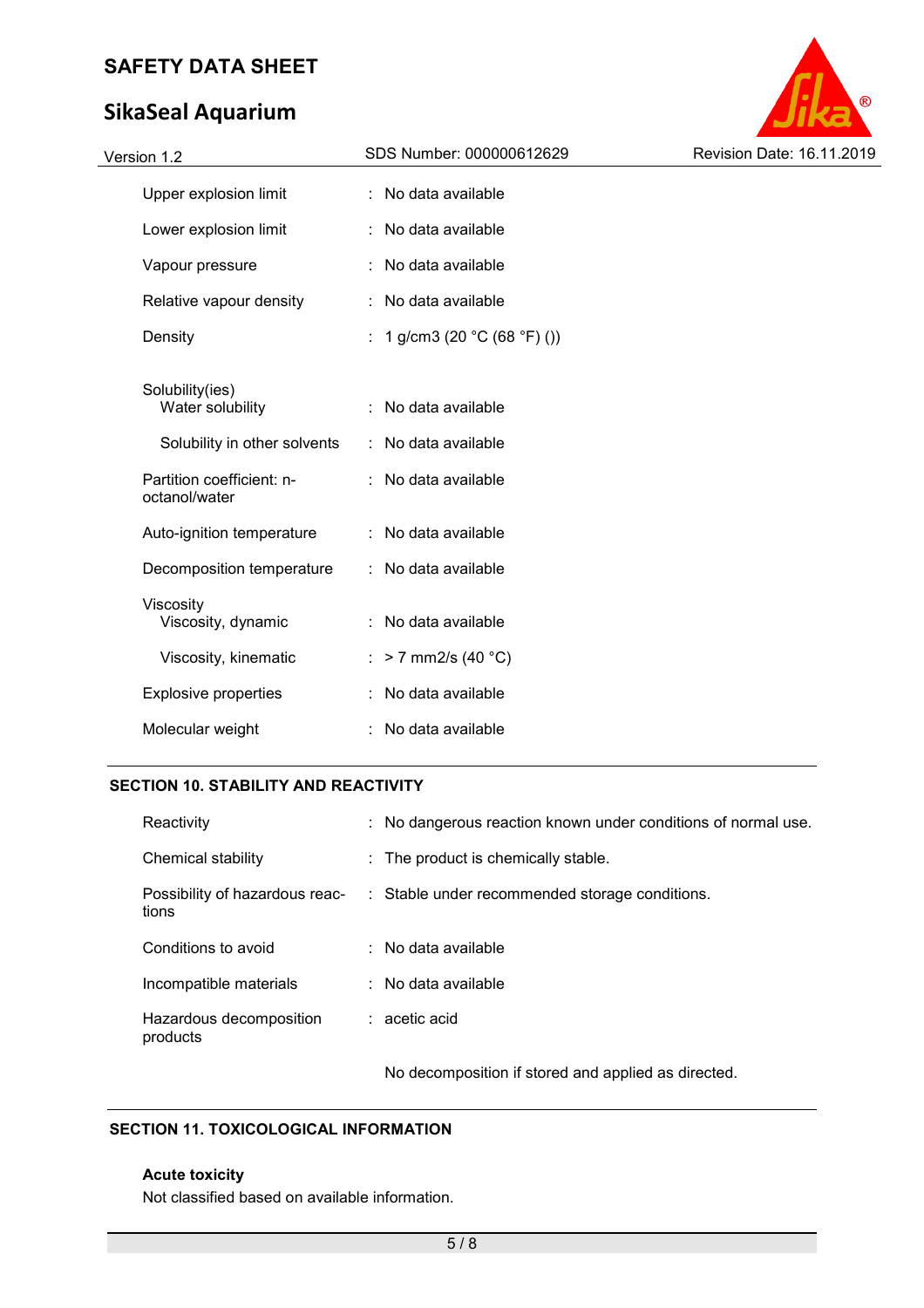# **SikaSeal Aquarium**

Version 1.2 SDS Number: 000000612629 Revision Date: 16.11.2019



# **Components: Silicon dioxide, cryptocrystalline:**  Acute oral toxicity : LD50 Oral (Rat): > 5,000 mg/kg Method: Expert judgement Acute dermal toxicity : LD50 Dermal (Rabbit): > 5,000 mg/kg Method: Expert judgement **Skin corrosion/irritation**  Causes skin irritation. **Serious eye damage/eye irritation**  Causes serious eye damage. **Respiratory or skin sensitisation**  Skin sensitisation: Not classified based on available information. Respiratory sensitisation: Not classified based on available information. **Chronic toxicity Germ cell mutagenicity**  Not classified based on available information. **Carcinogenicity**  Not classified based on available information. **Reproductive toxicity**  Not classified based on available information. **STOT - single exposure**  Not classified based on available information. **STOT - repeated exposure**  Not classified based on available information. **Aspiration toxicity**  Not classified based on available information. **SECTION 12. ECOLOGICAL INFORMATION Ecotoxicity**

No data available **Persistence and degradability**  No data available **Bioaccumulative potential**  No data available **Mobility in soil**  No data available **Other adverse effects Product:** 

Additional ecological information

: There is no data available for this product.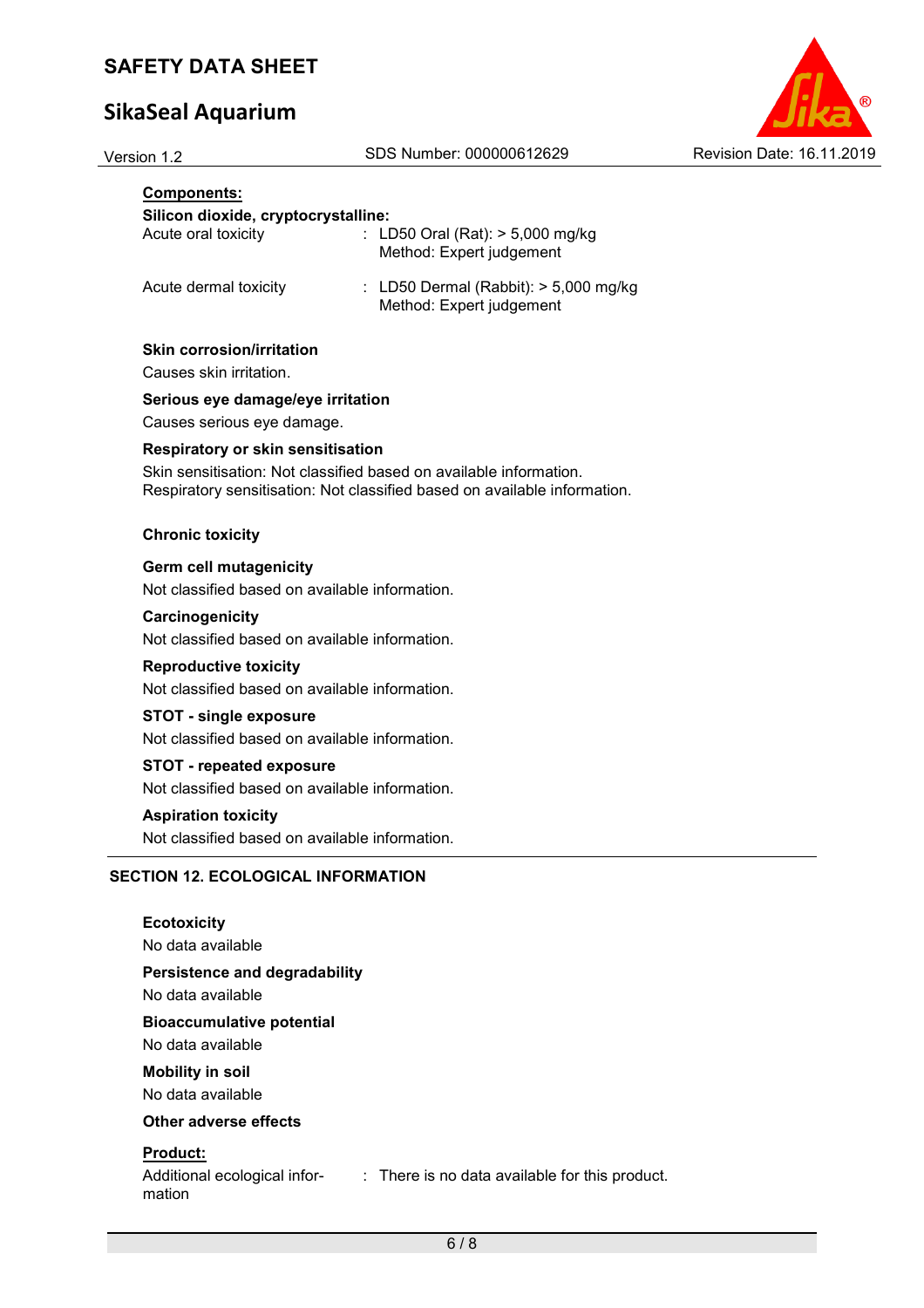# **SikaSeal Aquarium**



### **SECTION 13. DISPOSAL CONSIDERATIONS**

| <b>Disposal methods</b> |                                                                                                                                        |
|-------------------------|----------------------------------------------------------------------------------------------------------------------------------------|
| Waste from residues     | : Do not contaminate ponds, waterways or ditches with chemi-<br>cal or used container.<br>Send to a licensed waste management company. |
| Contaminated packaging  | : Empty remaining contents.<br>Dispose of as unused product.<br>Do not re-use empty containers.                                        |

### **SECTION 14. TRANSPORT INFORMATION**

#### **International Regulations**

**UNRTDG**

Not regulated as a dangerous good

#### **IATA-DGR**

Not regulated as a dangerous good

#### **IMDG-Code**

Not regulated as a dangerous good

### **Transport in bulk according to Annex II of MARPOL 73/78 and the IBC Code**  Not applicable for product as supplied.

### **National Regulations**

**ADG**

Not regulated as a dangerous good

### **SECTION 15. REGULATORY INFORMATION**

**Safety, health and environmental regulations/legislation specific for the substance or mixture** 

| Standard for the Uniform<br>Scheduling of Medicines and<br>Poisons                             | No poison schedule number allocated |                                                                                                                                                                        |
|------------------------------------------------------------------------------------------------|-------------------------------------|------------------------------------------------------------------------------------------------------------------------------------------------------------------------|
| International Chemical Weapons Convention (CWC)<br>Schedules of Toxic Chemicals and Precursors |                                     | Not applicable                                                                                                                                                         |
| <b>Prohibition/Licensing Requirements</b>                                                      |                                     | : There is no applicable prohibition or<br>notification/licensing requirements,<br>including for carcinogens under<br>Commonwealth, State or Territory<br>legislation. |